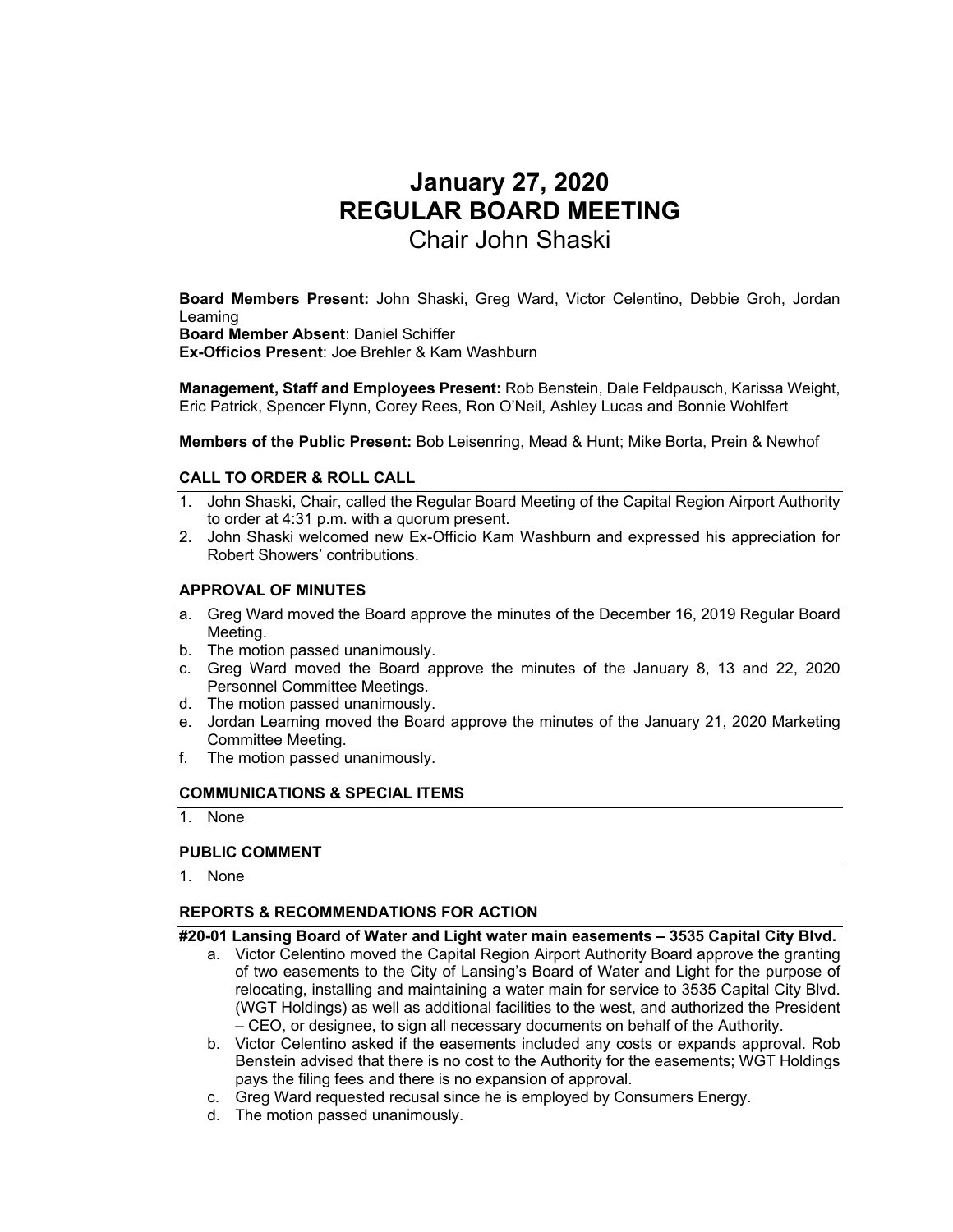- **#20-02 Removal of Wayne Sieloff and Dale Feldpausch as individual trustees and appointment of Alerus Financial and Benefits (Alerus) as corporate trustee of the CRAA Deferred Compensation Plan Trust** 
	- a. Victor Celentino moved the Capital Region Airport Authority Board approve the removal of Co-Trustees Wayne Sieloff and Dale Feldpausch and that Alerus be appointed as successor Trustee of the CRAA Deferred Compensation Plan Trust, effective as of February 1, 2020.
	- b. Victor Celentino presented a comment submitted to him by Board Member, Daniel Schiffer who was unable to attend the meeting. The comment was that maybe CRAA should have one trustee instead of none. Dale Feldpausch explained that this is a new offering by Alerus. CRAA's CEO and CFO would still work with Alerus to decide on the body of investments that are available to employees. Jordan Leaming questioned the custodial/fiduciary relationship and whether there is any benefit to keeping one trustee.
	- c. Since the resolution was not time sensitive, Victor Celentino moved to table until the February 24, 2020 board meeting to allow staff to gather further information.
	- d. The roll call vote for the motion to table was: Mr. Celentino, Yes; Ms. Groh, Yes; Mr. Leaming, Yes; Mr. Ward, Yes; Mr. Shaski, Yes.

# **REPORTS**

# **Dale Feldpausch, Vice-President & CFO**

Presented financials for period ending November 30, 2019

Victor Celentino and Greg Ward posed questions regarding Investment Income, Capital Contributions and Operating Income from pages 9 & 10 of the Board Report.

# **Robert Benstein, Quality & Compliance Director**

- On January 6, Rob attended an informational meeting regarding a proposed oil/gas well in Vevay Township. Jordan Development Company is proposing to install an oil/gas well approximately 2,000 feet west of Mason Jewett Field. The developer filed the appropriate notice with the FAA, and the airspace review determined that the drilling rig is not a hazard to air navigation. If the developer's drilling permit is approved by the State, the drilling rig would be in place for approximately three weeks.
- We will be attending LEAP's Business Attraction Workshop this Friday.
- Rob will be attending the Routes air service development conference in Indianapolis next week along with Mike Bown, our air service consultant.
- Next months' agenda will include:
	- o Amended State Contract related to our 2016 Airport Improvement Program grant. We received an additional \$490,768 for the taxiway turning improvements project that was completed in 2017.
	- o Revised 2020 Capital Budget due to various additions, deletions and changes to projects.

### **OLD BUSINESS**

1. None

### **NEW BUSINESS**

1. None

### **PUBLIC COMMENT**

1. None